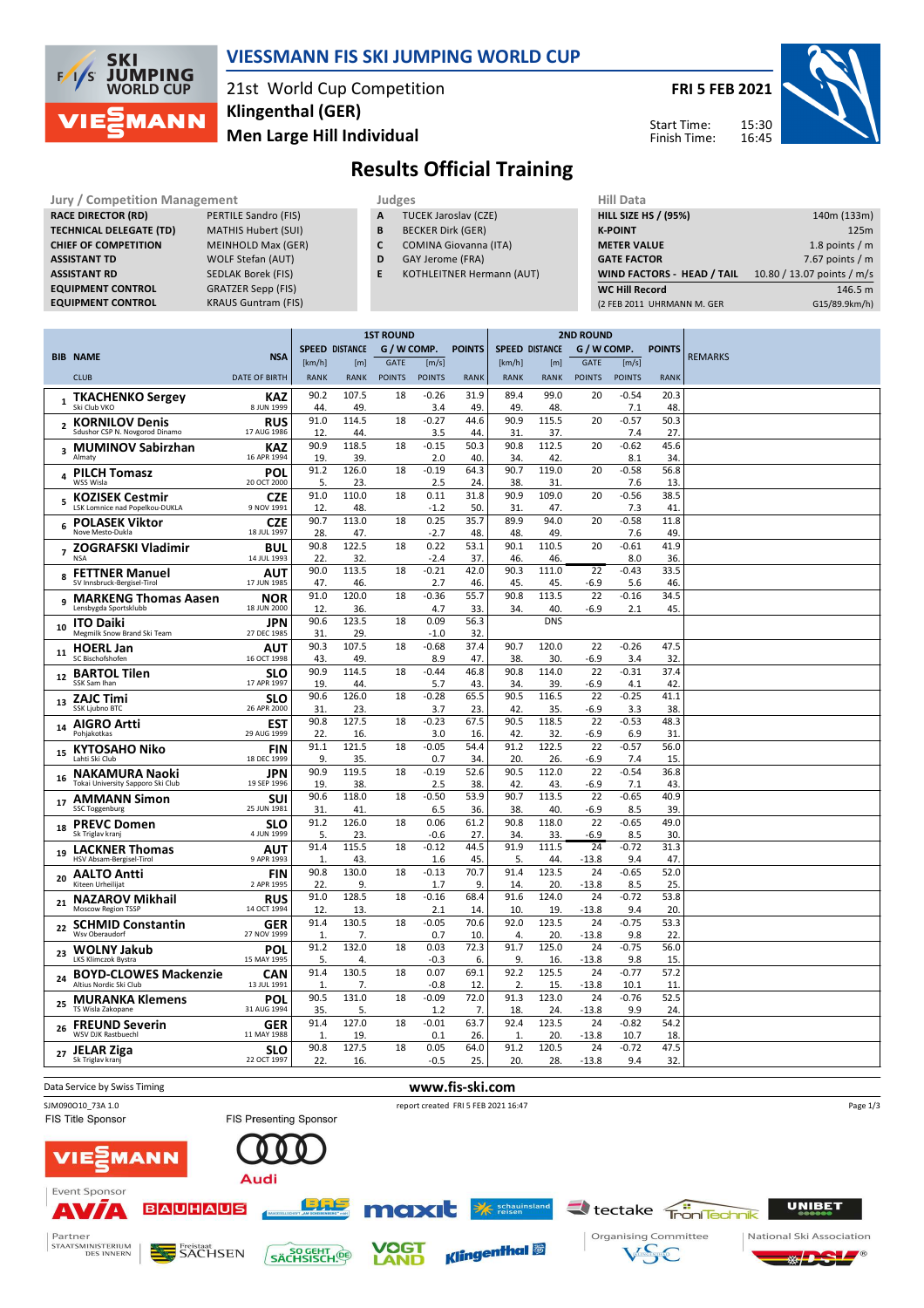

### **VIESSMANN FIS SKI JUMPING WORLD CUP**

21st World Cup Competition **Men Large Hill Individual Klingenthal (GER)**

**FRI 5 FEB 2021**

Start Time: Finish Time:



### **Results Official Training**

|    |                                                       |                           | <b>1ST ROUND</b> |                       |               |                   |               | <b>2ND ROUND</b>      |              |               |                |                |                |
|----|-------------------------------------------------------|---------------------------|------------------|-----------------------|---------------|-------------------|---------------|-----------------------|--------------|---------------|----------------|----------------|----------------|
|    |                                                       |                           |                  | <b>SPEED DISTANCE</b> | G / W COMP.   |                   | <b>POINTS</b> | <b>SPEED DISTANCE</b> |              | G / W COMP.   |                | <b>POINTS</b>  |                |
|    | <b>BIB NAME</b>                                       | <b>NSA</b>                | [km/h]           | [m]                   | <b>GATE</b>   | [m/s]             |               | [km/h]                | [m]          | <b>GATE</b>   | [m/s]          |                | <b>REMARKS</b> |
|    | <b>CLUB</b>                                           | <b>DATE OF BIRTH</b>      | <b>RANK</b>      | <b>RANK</b>           | <b>POINTS</b> | <b>POINTS</b>     | <b>RANK</b>   | <b>RANK</b>           | <b>RANK</b>  | <b>POINTS</b> | <b>POINTS</b>  | <b>RANK</b>    |                |
|    | <b>DESCHWANDEN Gregor</b>                             | SUI                       | 90.4             | 128.0                 | 18            | $-0.14$           | 67.2          | 91.2                  | 116.5        | 24            | $-0.84$        | 41.9           |                |
| 28 | Horw                                                  | 27 FEB 1991               | 38.              | 14                    |               | 1.8               | 19.           | 20                    | 35.          | $-13.8$       | 11.0           | 36.            |                |
| 29 | <b>HAMANN Martin</b>                                  | GER                       | 91.0             | 129.0                 | 18            | $-0.09$           | 68.4          | 91.1                  | 121.5        | 24            | $-0.78$        | 50.1           |                |
|    | <b>SG Nickelhuette Aue</b>                            | 10 APR 1997               | 12.              | 12                    |               | 1.2               | 14.           | 24.                   | 27.          | -13.8         | 10.2           | 28             |                |
| 30 | SATO Keiichi                                          | JPN                       | 90.4             | 123.5                 | 18            | $-0.06$           | 58.1          | 91.1                  | 117.0        | 24            | $-0.65$        | 40.3           |                |
|    | Megmilk Snow Brand Ski Team                           | 27 JUL 1997               | 38.              | 29.                   |               | 0.8               | 31            | 24.                   | 34.          | $-13.8$       | 8.5            | 40             |                |
| 31 | <b>ASCHENWALD Philipp</b><br>SC Mayerhofen-Tirol      | AUT<br>12 NOV 1995        | 90.4             | 123.0                 | 18            | 0.22              | 54.0          | 91.8<br>7.            | 124.5        | 24            | $-0.63$        | 53.5           |                |
|    |                                                       |                           | 38.<br>90.6      | 31<br>133.0           | 18            | $-2.4$<br>$-0.01$ | 35.<br>74.5   | 91.0                  | 17.<br>120.5 | -13.8<br>24   | 8.2<br>$-0.52$ | 21<br>44.9     |                |
| 32 | <b>FORFANG Johann Andre</b><br><b>Tromsoe Skiklub</b> | NOR<br>4 JUL 1995         | 31.              | 3.                    |               | 0.1               | 3.            | 28.                   | 28.          | $-13.8$       | 6.8            | 35             |                |
|    | <b>PAVLOVCIC Bor</b>                                  | SLO                       | 90.8             | 131.0                 | 18            | 0.00              | 70.8          | 92.1                  | 138.0        | 24            | $-0.54$        | 76.7           |                |
| 33 | Nd Ratece planica                                     | 27 JUN 1998               | 22.              | 5.                    |               | 0.0               | 8.            | 3.                    | 3.           | $-13.8$       | 7.1            | 3.             |                |
|    | <b>HAYBOECK Michael</b>                               | AUT                       | 90.0             | 118.5                 | 18            | $-0.07$           | 49.2          | 91.4                  | 115.5        | 24            | $-0.53$        | 36.0           |                |
| 34 | UVB Hinzenbach-Oberoesterreich                        | 5 MAR 1991                | 47.              | 39                    |               | 0.9               | 41            | 14                    | 37.          | $-13.8$       | 6.9            | 44             |                |
| 35 | <b>KRAFT Stefan</b>                                   | AUT                       | 89.5             | 117.5                 | 18            | $-0.15$           | 48.5          | 91.6                  | 126.0        | 24            | $-0.55$        | 55.2           |                |
|    | SV Schwarzach-Salzburg                                | 13 MAY 1993               | 50.              | 42                    |               | 2.0               | 42.           | 10                    | 14           | $-13.8$       | 7.2            | 17             |                |
| 36 | <b>STEKALA Andrzej</b>                                | POL                       | 90.2             | 127.5                 | 18            | $-0.23$           | 67.5          | 91.4                  | 129.0        | 24            | $-0.28$        | 57.1           |                |
|    | Azs Zakopane                                          | 30 JUN 1995               | 44.              | 16.                   |               | 3.0               | 16.           | 14                    | 10.          | $-13.8$       | 3.7            | 12             |                |
| 37 | <b>PASCHKE Pius</b>                                   | <b>GER</b>                | 90.7             | 127.0                 | 18            | $-0.38$           | 68.6          | 91.9                  | 132.5        | 24            | $-0.33$        | 64.0           |                |
|    | WSV Kiefersfelden                                     | 20 MAY 1990               | 28.              | 19.                   |               | 5.0               | 13.           | 5.                    | 4.           | -13.8         | 4.3            | 7.             |                |
| 38 | SATO Yukiya<br>Megmilk Snow Brand Ski Team            | JPN                       | 90.5             | 120.0                 | 18            | $-0.11$           | 52.4          | 91.5                  | 124.5        | 24            | $-0.41$        | 50.7           |                |
|    |                                                       | 19 JUN 1995               | 35.<br>90.4      | 36.<br>124.5          | 18            | 1.4<br>$-0.08$    | 39.<br>60.1   | 12.<br>91.2           | 17.<br>129.5 | $-13.8$<br>24 | 5.4<br>$-0.25$ | 26.<br>57.6    |                |
| 39 | <b>TANDE Daniel Andre</b><br>Kongsberg If             | NOR<br>24 JAN 1994        | 38.              | 28.                   |               | 1.0               | 28.           | 20.                   | 9.           | $-13.8$       | 3.3            | 10             |                |
|    |                                                       |                           | 90.2             | 128.0                 | 18            | $-0.29$           | 69.2          | 91.3                  | 131.0        | 24            | $-0.14$        | 58.8           |                |
| 40 | <b>KOBAYASHI Ryoyu</b><br>Tsuchiya Home Ski Team      | JPN<br>8 NOV 1996         | 44.              | 14                    |               | 3.8               | 11.           | 18.                   | 8.           | $-13.8$       | 1.8            | 9              |                |
|    | <b>HUBER Daniel</b>                                   | AUT                       | 90.4             | 122.0                 | 18            | $-0.34$           | 59.0          | 91.5                  | 128.5        | 24            | $-0.05$        | 53.2           |                |
| 41 | SC Seekirchen-Salzburg                                | 2 JAN 1993                | 38.              | 33.                   |               | 4.4               | 30.           | 12.                   | 11.          | $-13.8$       | 0.7            | 23             |                |
|    | <b>LINDVIK Marius</b>                                 | <b>NOR</b>                | 90.5             | 122.0                 | 18            | $-0.36$           | 59.3          | 91.8                  | 141.5        | 24            | $-0.14$        | 77.7           |                |
| 42 | Raelingen Skiklubb                                    | 27 JUN 1998               | 35.              | 33.                   |               | 4.7               | 29.           | 7.                    | $\mathbf{1}$ | $-13.8$       | 1.8            | $\overline{2}$ |                |
| 43 | <b>GEIGER Karl</b>                                    | <b>GER</b>                | 91.2             | 125.5                 | 18            | $-0.39$           | 66.0          | 91.0                  | 123.0        | 22            | 0.01           | 49.4           |                |
|    | SC 1906 Oberstdorf                                    | 11 FEB 1993               | 5.               | 26.                   |               | 5.1               | 21.           | 28.                   | 24.          | -6.9          | $-0.1$         | 29             |                |
| 44 | <b>LANISEK Anze</b>                                   | SLO                       | 91.0             | 127.0                 | 18            | $-0.22$           | 66.5          | 91.0                  | 131.5        | 22            | 0.06           | 64.2           |                |
|    | <b>Ssk Menges</b>                                     | 20 APR 1996               | 12.              | 19.                   |               | 2.9               | 20.           | 28.                   | 7.           | $-6.9$        | $-0.6$         | 6              |                |
| 45 | <b>KUBACKI Dawid</b>                                  | POL                       | 91.0             | 130.0                 | 18            | $-0.28$           | 72.7          | 91.1                  | 126.5        | 22            | $-0.03$        | 56.2           |                |
|    | TS Wisla Zakopane                                     | 12 MAR 1990               | 12.<br>91.1      | 9.<br>133.5           | 18            | 3.7<br>$-0.28$    | 5.<br>79.0    | 24.<br>90.7           | 13.<br>128.0 | -6.9<br>21    | 0.4<br>$-0.15$ | 14             |                |
| 46 | <b>JOHANSSON Robert</b><br>Soere Aal IL               | <b>NOR</b><br>23 MAR 1990 | 9.               | 2.                    |               | 3.7               | 2.            | 38.                   | 12.          | $-3.5$        | 2.0            | 63.9<br>8      |                |
|    |                                                       |                           | 90.7             | 126.5                 | 18            | $-0.37$           | 67.5          | 90.9                  | 132.0        | 21            | $-0.14$        | 70.9           |                |
| 47 | <b>ZYLA Piotr</b><br>WSS Wisla                        | POL<br>16 JAN 1987        | 28.              | 22.                   |               | 4.8               | 16.           | 31.                   | 6.           | -3.5          | 1.8            | $\overline{4}$ |                |
|    | <b>STOCH Kamil</b>                                    | POL                       | 89.8             | 125.0                 | 18            | $-0.43$           | 65.6          | 90.1                  | 123.5        | 21            | $-0.03$        | 54.2           |                |
| 48 | KS Eve-nement Zakopane                                | 25 MAY 1987               | 49.              | 27.                   |               | 5.6               | 22.           | 46.                   | 20.          | -3.5          | 0.4            | 18             |                |
| 49 | <b>EISENBICHLER Markus</b>                            | GER                       | 91.1             | 129.5                 | 18            | $-0.38$           | 73.1          | 91.4                  | 132.5        | 21            | 0.01           | 69.9           |                |
|    | <b>TSV Siegsdorf</b>                                  | 3 APR 1991                | 9.               | 11                    |               | 5.0               | 4.            | 14.                   | 4.           | -3.5          | $-0.1$         | 5.             |                |
| 50 | <b>GRANERUD Halvor Egner</b>                          | <b>NOR</b>                | 90.8             | 136.0                 | 18            | $-0.36$           | 84.5          | 91.1                  | 141.5        | 21            | 0.03           | 85.9           |                |
|    | Asker Skiklubb                                        | 29 MAY 1996               | 22.              | 1.                    |               | 4.7               | 1.            | 24.                   | 1.           | $-3.5$        | $-0.3$         | $\mathbf{1}$   |                |